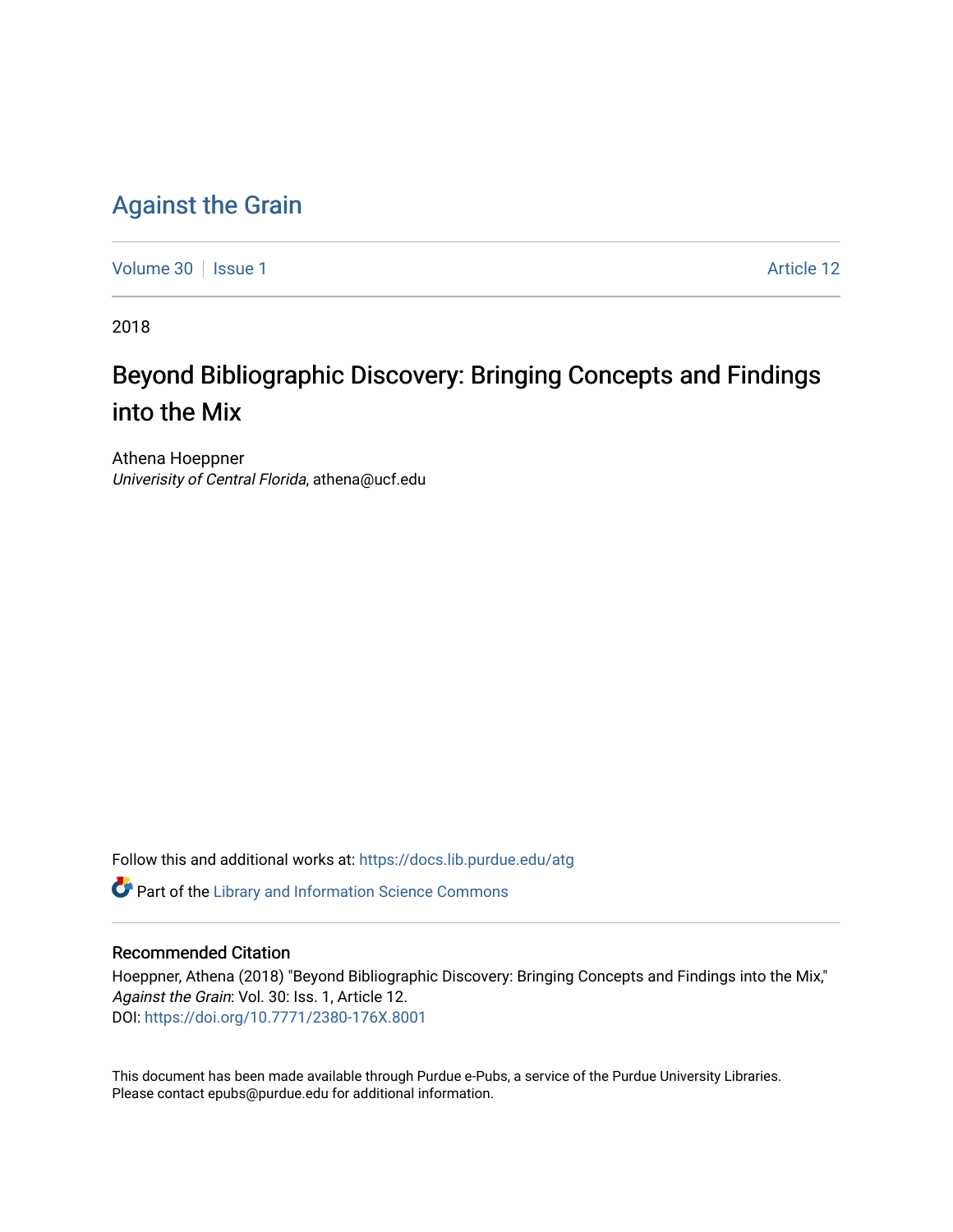# Beyond Bibliographic Discovery: Bringing Concepts and Findings into the Mix

by **Athena Hoeppner** (Discovery Services Librarian, University of Central Florida) <athena@ucf.edu>

#### **Introduction**

Since their introduction in 2007,<sup>1</sup> Web Scale Discovery (WSD), also known as Resource Discovery Services, have become the predominant tools for searching library collections and content in the broadest possible sense. Pre-harvesting metadata and content into one index lets discovery vendors normalize the indexing for efficient searching, apply consistent relevancy algorithms to create a ranked list of resource titles, design user interface features suited to the indexed metadata with fields and filters for refining results, and streamline linking to full text. Their current capabilities and content work well for bibliographic discovery but may not be the best solution for every information need.

Despite encompassing a significant percentage of library content and richly featured interfaces with sophisticated relevance ranking algorithms and an ever-growing suite of function, WSD do not meet every type of user need, as evidenced by the continued existence and use of subject indexes and other databases. Many of the databases adhere to the same basic approach that WSD uses: enter a search term, match the terms in the index, which is mostly document metadata, and present a list of results (document citations) for the user to interact. Two relatively new discovery tools depart from this approach and produce fresh takes on discovery.

#### **Yewno for Concept Exploration**

The first thing most anyone familiar with WSD services will notice about **Yewno** is that a search produces a graphical representation of concepts and connections instead of the familiar document title list. The differences do not stop there. WDS services collect metadata and text to create an index. **Yewno** collects full text content and uses artificial intelligence (AI) to identify concepts and recognize relationships. While the discovery interface does have a search entry form, librarian-centric approaches such as Boolean searching, fielded searches, known item, and even natural language searching do not work well for initial searches. Instead, **Yewno** works best when users enter one broad topic to start exploring.

**Yewno's** results display is a concept map. Circular nodes represent concepts and lines show semantic relationships between nodes. To the side of the concept map, **Yewno** shows an overview of the selected concept, similar to the **Wikipedia**

summary in **Google** results. The user can click a tab to see a list of concepts, or a tab to see the list of documents in which the AI found the concept. The initial nodes start with very broad concepts. Users can expand the broad concept into subtopics that are more detailed and their connections. They can also add additional concepts and control how many concepts and connections display in the map. I am sure there are many features that I have not had the chance to try out, and the interface and content are still evolving.

**Yewno's** method of processing content is AI driven, applying computational semantics, graph theory, and machine learning to the full text of ingested documents. The AI is essentially reading the documents, similar to how humans read, infer meaning, and learn. The process results in a neural network model creating inferences. Using full text instead of metadata avoids problems that stem from inconsistent metadata. In WSD, variable accuracy and quality of metadata have a big impact on discoverability and relevancy ranking. In **Yewno** metadata quality does not affect the ability of the AI to process the paper nor the surfacing of a paper in the results.

While **Yewno** started with scholarly journals, the content included in **Yewno** Discover continues to grow and diversify. It contains over 125 million documents and is currently ingesting U.S. federal documents. Government document discovery has been very fragmented with huge metadata differences and decentralized sources for the full content. In addition to adding the government documents into their discovery system, **Yewno** is hosting the content to provide stable, consolidated access. **Yewno** has processed approximately 17 million government documents as of late January 2018.

#### **Knowtro for Discovering Research Findings**

**Knowtro** takes discovery in a very different direction than either WSD or **Yewno**. Where WSD indexes metadata and content for searching and display in a relevancy ranked list, and **Yewno** analyzes the content and illustrates relationships between concepts, **Knowtro** is a discovery tool for research findings. **Knowtro** analyzes scholarly articles to uncover key findings from published articles. A search on **Knowtro** brings up a list of cards, each with a single findings statement. The findings are stated as relationships between a predictor variable and an outcome variable with the size of the relationship between the two variables expressed as a percentage. The resulting statements on the card take the form of: *m*{predictor variable} increases/decreases/no effect on {outcome variable} by percentage. For example:

#### Research Suggests: **Job Level** increase **Career Satisfaction** by **58%**

**Knowtro** targets learners, with the intent of making research more accessible by making it more broadly understood. Reading scientific articles is daunting, especially for novices who may not understand the terminology. **Knowtro** distills the research into easily parsed statements, making research findings exceptionally accessible.

**Knowtro's** vision of making research findings understandable for undergraduates and non-academics guides their content selection. To ensure quality, **Knowtro** selects papers from the top third of academic journals, based on impact factor. As a starting point, **Knowtro** looked at the most common undergraduate degrees. Within those disciplines,

**Knowtro** chooses studies that will resonate with their target au-

dience, with topics that are likely to be salient. The resulting source set is much smaller than WSD, but perhaps with particular relevance to undergraduates and a higher rate of very-reliable findings presented in the sources. **Knowtro** includes over 70,000 findings.

**Knowtro's** interface offers a simple one-line search entry form. Like **Yewno**, **Knowtro** does not work with complex approaches to searching. One or two word concepts work best. **Knowtro** also provides a list of clickable concepts, which pull up results more reliably than searches. The search appears to run in the category and subcategories assigned to the findings. Neither article metadata nor full text of articles

are indexed for searching. Likewise, the results page offers no filtering or refinement features.

The Detailed View of the results is information dense and requires greater understanding of the **Knowtro** interface and icons set, and a good grasp of how research findings are expressed. The view shows a table with a row for each finding and columns for aspects of the research and finding. The table is sortable by clicking the column headers. The headers include: Unit; Report Outcome Variable; Time; Sample; Theory/Theme; r2; Author(s); and Year. I would love to be able to sort by more than one header and to see these elements available as filters in the Basic results display.

Clicking a result in the table opens up even more details about the research and the finding, with fuller descriptions of the predicting and outcome variables, a description of the methodology used (in some cases), and the full citation to the original paper. In addition there are buttons to see all the findings from the same paper, to show a formatted citation, and to link to the paper via DOI.

#### **Potential Interactions for WSD, Yewno, and Knowtro**

The products have potential for interesting interactions, pulling content from one system into others via widgets and APIs. I imagine a use case where a student starts in the familiar discovery search form on a library home page. They would see the typical relevancy ranked documents list, but with a call out that shows the concept mapping for the Subjects with the highest number of hits. The user could click

*continued on page 29*